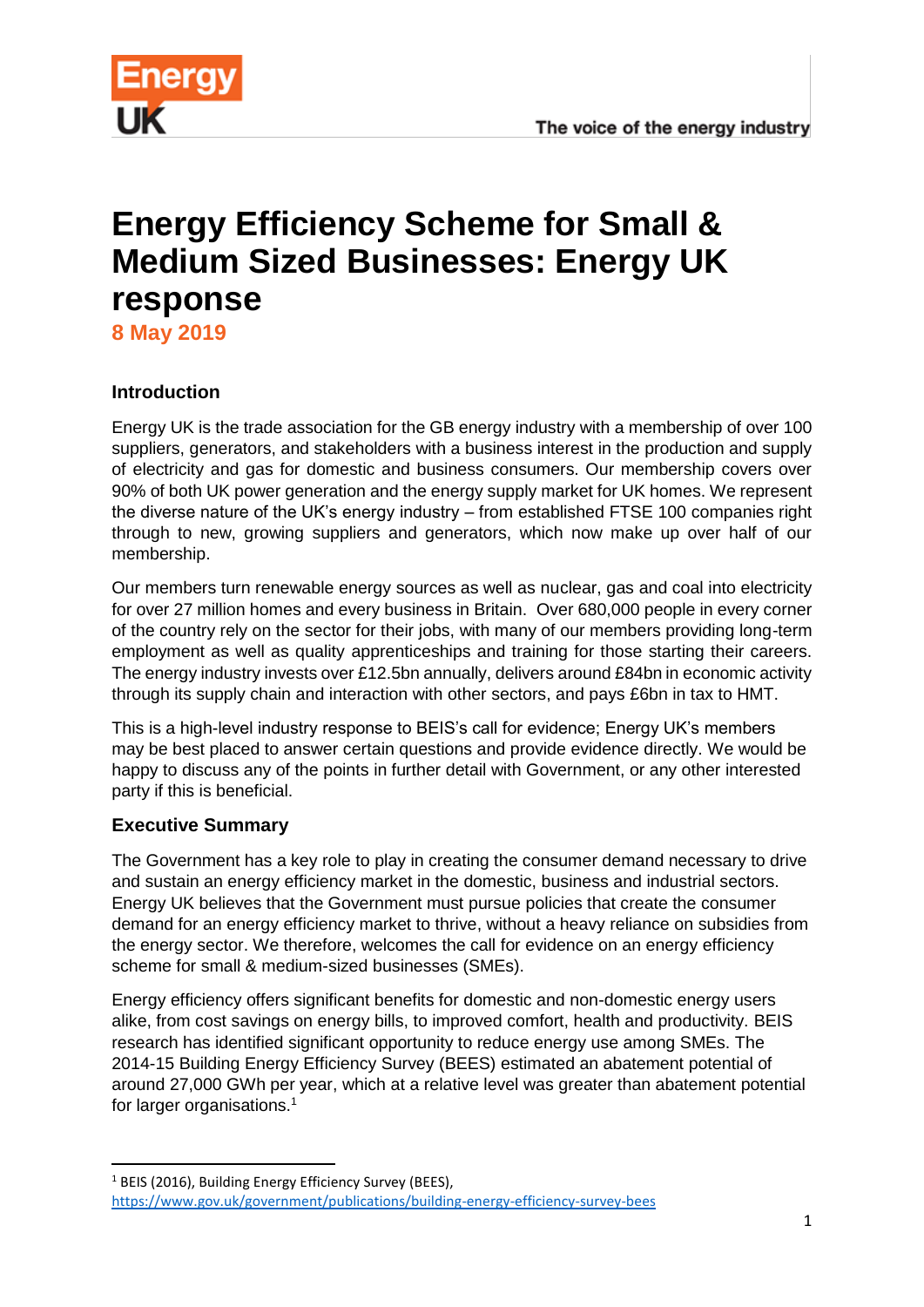SMEs are generally aware of the benefits that improved energy efficiency can bring. A survey by the Federation of Small Business (FSB) in 2017 found that 90% of small businesses want to be energy efficient and 86% see the direct benefits from energy efficiency.<sup>2</sup> A recent B2B survey published by Energy UK and PwC found that the cost of energy remained the primary consideration for SMEs when thinking about their environmental and sustainability plans.<sup>3</sup>

However, as the call for evidence document outlines, there are a number of barriers and market failures that discourage SMEs from investing in energy efficiency improvements. Smaller businesses are less likely to have the time and resources to consider their energy use and prioritise energy efficiency over other business concerns. The tenure of premises is also a key barrier, as many SMEs rent their premises, limiting the improvements they can make themselves. The FSB survey also found that 45% of SMEs consider that leasing or renting their premises is a barrier to improving their energy efficiency.<sup>4</sup>

Our recently published Future of Energy report sets out our overarching positions on energy efficiency.<sup>5</sup> Strong, timebound regulations for the energy efficiency of both domestic and non-domestic buildings are crucial to drive demand for energy efficiency measures, and provide certainty around the need to improve. This should then be backed up by a comprehensive suite of incentives that make it easy and attractive to meet higher minimum standards. Support via public investment should be available to support those less able to pay for energy efficiency improvements, while investment in innovation is necessary to help new types of measures and installation methods reach widespread adoption. Energy efficiency measures must also be backed up by a comprehensive quality and standards framework to build trust in the industry, and ensure measures perform to their expected standards.

As part of a comprehensive strategy to drive demand and encourage uptake among SMEs, we could support an energy efficiency scheme for SMEs that incorporates elements of Option 1 to help fund cost-effective investment in energy efficiency and promote innovation, and Option 3 to provide better pathways for SMEs to fund improvements themselves. However, we consider that without a wider policy framework, it is not clear that a scheme for SMEs on its own will successfully contribute to the Government's Clean Growth Strategy target to reduce energy use in the non-domestic sector by 20% by 2030. It is also important that alongside support to SMEs, building owners and landlords take responsibility for improving the fabric of their buildings, as this is an area where many SMEs have limited direct ability to make improvements.

We do not support Option 2 to create an obligation-based scheme through the energy sector. As the domestic ECO shows, funding energy efficiency policies in this way is highly regressive, and disproportionately impacts those least able to pay for measures. The energy efficiency needs of SMEs are also highly heterogeneous, and efficiency solutions will differ significantly depending on the type of business. This differs significantly from the domestic ECO, where simple and low-cost measures have been deployed at scale to achieve costeffective delivery.

**.** 

<sup>&</sup>lt;sup>2</sup> Federation of Small Business (2017), The Price of Power: Energising small business in the next UK carbon plan[, https://www.fsb.org.uk/docs/default-source/fsb-org-uk/energy-report--jan-04-2017.pdf?sfvrsn=1](https://www.fsb.org.uk/docs/default-source/fsb-org-uk/energy-report--jan-04-2017.pdf?sfvrsn=1) <sup>3</sup> PwC & Energy UK B2B Survey: The transformation of how businesses manage their energy needs,

<https://www.pwc.co.uk/industries/power-utilities/insights/b2b-smart-energy-survey.html> 4 Ibid.

<sup>&</sup>lt;sup>5</sup> Energy UK (2019), Future of Energy,<https://www.energy-uk.org.uk/our-work/future-of-energy.html>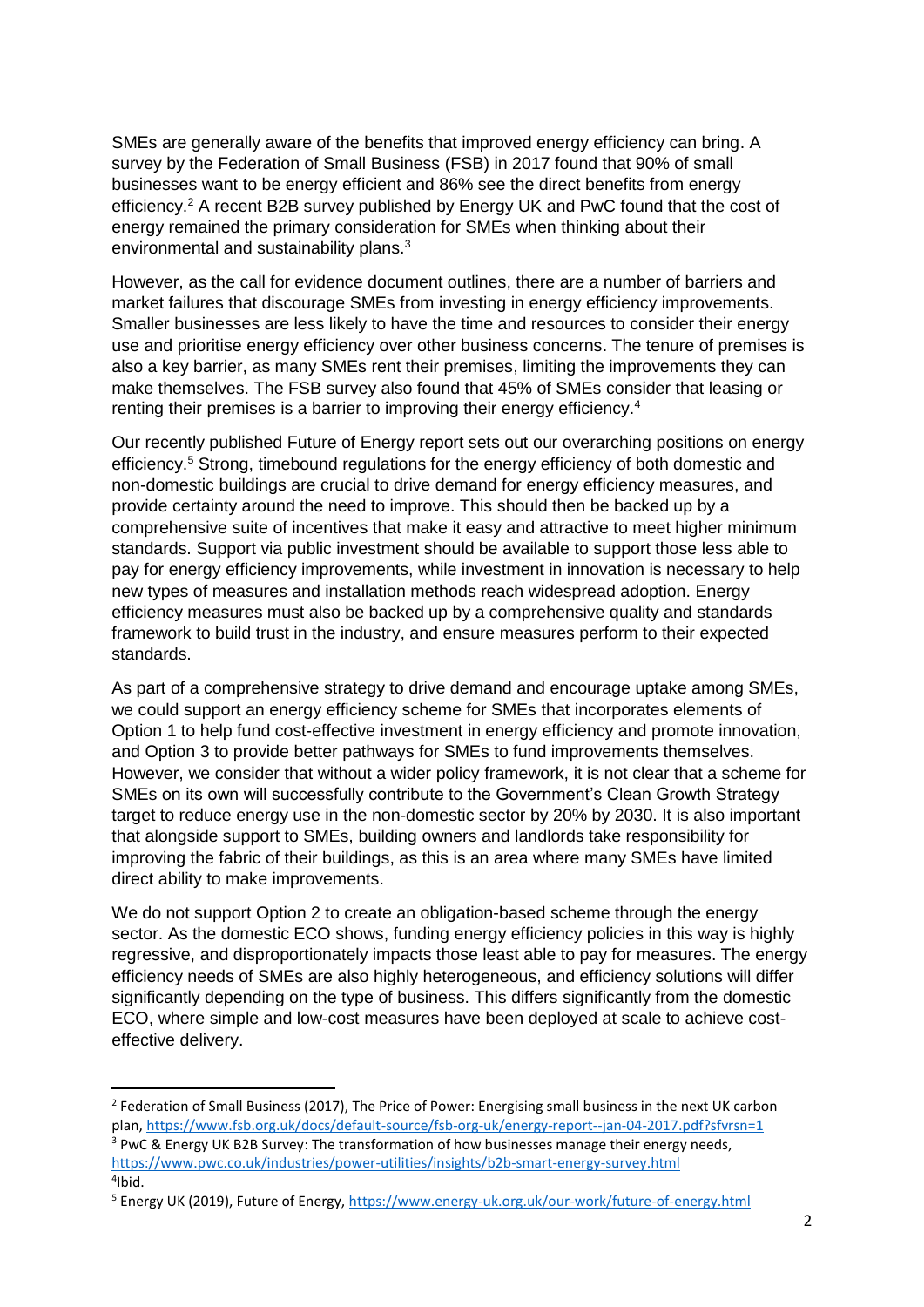There would also be practical and market barriers to an obligation scheme for SMEs. Many suppliers in the B2B market are not experienced in delivering obligations, while there would be difficulties in obligating suppliers based on their SME market share. Obligations also risk creating competitive distortions between SMEs, as the ability to deliver measures to a given SME may depend solely on the building fabric of its premises.

When developing a preferred solution, it is also important that BEIS fully assess the technical potential for energy efficiency among SMEs, and target support appropriately to ensure that the underlying demand for energy efficiency in the non-domestic sector is met, and the scheme is does not duplicate existing regulatory frameworks, such as the Minimum Energy Efficiency Standards for the Private Rented Sector.

Detailed responses to the questions set out in the BEIS call for evidence document are outlined below.

#### **Detailed responses to questions**

## **Option 1: Energy Efficiency Auction**

*Q1: To what extent do you think that competitive tendering could be an effective mechanism to achieve energy savings through energy efficiency? What do you see as the pros and cons?*

The energy industry has prior experience with auction mechanisms, primarily through auctions for Contracts for Difference (CfD) to drive investment in renewable generation capacity, and the Capacity Market, which uses an auction mechanism to ensure security of supply. Our members' view of both of these mechanisms has been broadly positive, and that they deliver competitive and efficient outcomes.

An auction-based approach has the potential to help grow the market where it is unclear what the price should be for a product or service. A well-designed competitive auction system can act as an effective mechanism for price discovery, and limits the risk of overpaying through incorrect setting of a fixed price.

Another advantage of an auction-based approach is that they can be used, if the design allows, to drive innovation in new technologies. The Capacity Market has operated with a technology-neutral approach, which encourages participants to find ways of delivering capacity at lower costs. CfD auctions take a different approach, where recent rounds have specified the type of generation technology eligible for bids. An auction approach could also promote engagement with a broad range of expert delivery partners.

The CfD and Capacity auctions have included strict entry requirements to ensure those entering bids are capable of delivering on their contracts, and is a feature that would likely be required for an energy efficiency auction. One of the risks an auction-based approach can be its complexity compared to other mechanisms that offer more direct subsidies and support, such as a traditional tendering approach or obligation. An auction system runs the risk of potential participants being unwilling or unable to commit the time and resources needed to prepare bids.

An auction-based system also relies on sufficient demand in the market to submit bids, otherwise a lack of bids risks leading to a higher clearing price and overall costs, as well as a lower level of overall delivery. A BEIS research paper on the non-domestic energy efficiency services market in 2018 noted that while the sector is large in absolute terms, it is comparatively small relative to GDP compared with markets in other countries such as the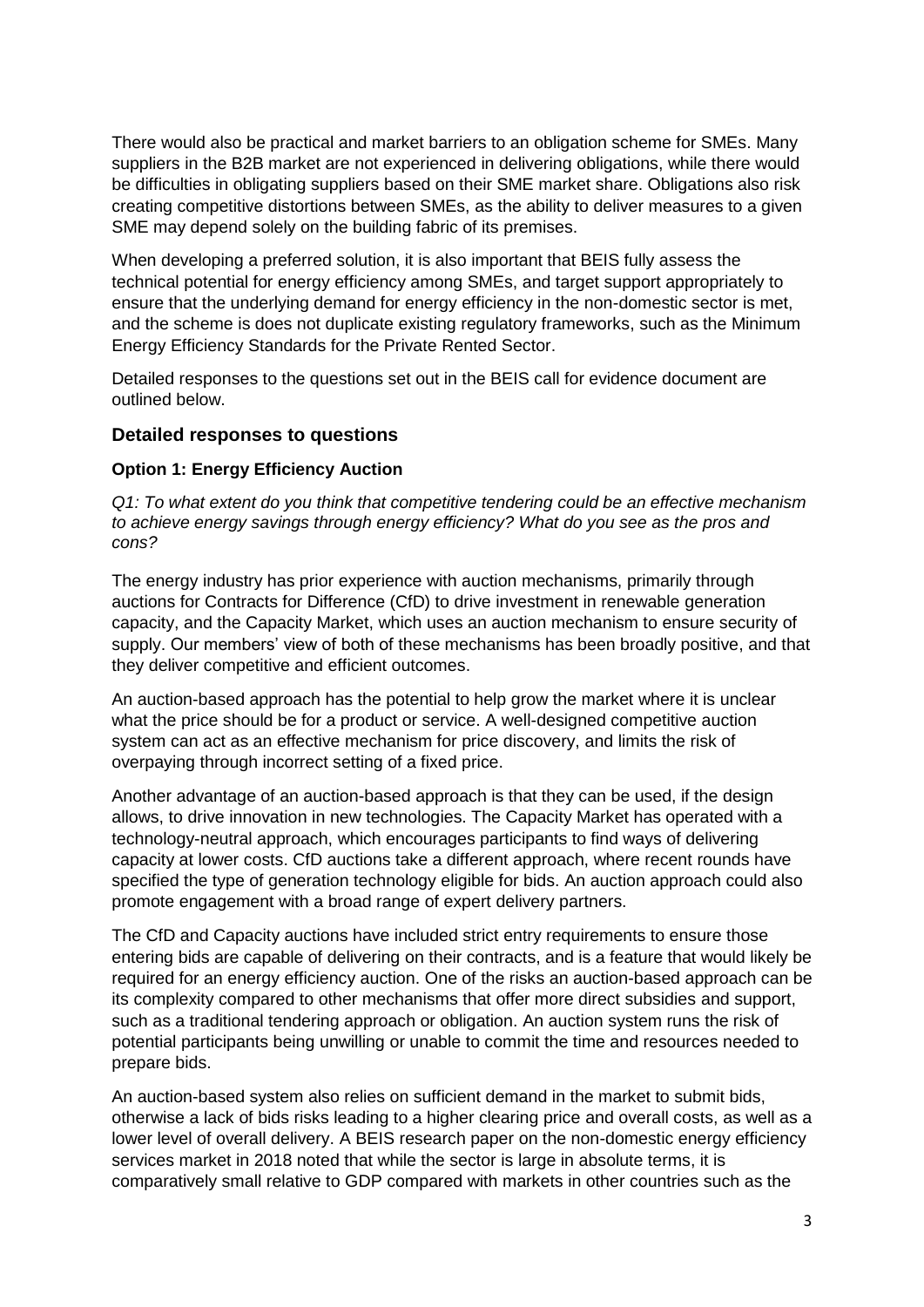United States, Germany and Canada. This may prove a barrier to running successful auctions if there is not sufficient liquidity in the market. We consider that improved financing and ESCO models, as detailed in Option 3, could be used to drive liquidity in an auction approach.

#### *Q2: What are the different ways of designing an auction, and which would be the most appropriate for energy efficiency measures targeted at SMEs?*

We consider that an auction-based scheme has the potential to grow the market for energy efficiency measures among SMEs. It is important that any such scheme is set up in a way that encourages bidders, is transparent, successfully attracts co-funding and supports innovative business practices. The lessons learnt from the CfD and Capacity Markets, as well as comparable schemes in other countries should be applied to a SME auction scheme.

The right auction model for energy efficiency measures targeted at SMEs will depend on demand in the market. A market without significant liquidity or depth risks higher prices for efficiency measures, as there will not be enough competition to secure the lowest price. BEIS research in 2018 estimated the size of the energy services industry market at £349m in 2017, which is relatively small compared with other countries.<sup>6</sup> Government will need to carefully consider this when developing this option further.

Mechanisms can also be put in place as part of the auction design itself to ensure there is sufficient demand from bidders, to avoid deadweight loss from higher prices in the absence of sufficient competition. This was achieved in the Swiss energy efficiency auction model by stipulating that the full auction budget can only be awarded if the total bids for a round totalled more than 120% of the funding being auctioned to ensure sufficient competition.<sup>7</sup>

Measures to ensure sufficient demand and competition should also include robust information and awareness campaigns to ensure SMEs and other parties are aware of the scheme, and have the necessary information to participate in auctions. We consider that this could even be built into the design of an auction, using a two-pot process. The first pot would seek to procure energy efficiency auditing, assessment and information services to offer to SMEs free of charge, while the second pot would to match SMEs with energy efficiency measures identified by their audits. This approach would address the well-known barriers among SMEs around information and awareness, while underpinning the demand for the delivery of measures through pot two.

Given SMEs encompass a range of business types and sizes, not all businesses will have the capacity or resource to participate in an auction directly. We are supportive of the suggested approach for an auction to be targeted at consortiums or delivery agents to submit bids. This would allow delivery agents with experience in delivering energy efficiency measures to deliver to a collection of SMEs, or for bids that are not successful in one auction round to combine to form a larger bid in later auctions. In the Swiss model, separate auctions are run for project-based and programme-based bids, while German auctions feature separate "slots" for single and bundled projects. It is important that a broad range of third-parties are encouraged to bid to ensure market liquidity.

**.** 

<sup>6</sup> BEIS (2018), The Non-Domestic Energy Services Market,

[https://assets.publishing.service.gov.uk/government/uploads/system/uploads/attachment\\_data/file/725393/I](https://assets.publishing.service.gov.uk/government/uploads/system/uploads/attachment_data/file/725393/IPA_Advisory_Final_Report_NDEESM_Research_MAIN_180517.pdf) [PA\\_Advisory\\_Final\\_Report\\_NDEESM\\_Research\\_MAIN\\_180517.pdf](https://assets.publishing.service.gov.uk/government/uploads/system/uploads/attachment_data/file/725393/IPA_Advisory_Final_Report_NDEESM_Research_MAIN_180517.pdf)

 $<sup>7</sup>$  Radgen et al. (2016), Competitive tenders for energy efficiency – lessons learnt in Switzerland,</sup> [https://www.eceee.org/library/conference\\_proceedings/eceee\\_Industrial\\_Summer\\_Study/2016/1-policies](https://www.eceee.org/library/conference_proceedings/eceee_Industrial_Summer_Study/2016/1-policies-and-programmes/competitive-tenders-for-energy-efficiency-8211-lessons-learnt-in-switzerland/)[and-programmes/competitive-tenders-for-energy-efficiency-8211-lessons-learnt-in-switzerland/](https://www.eceee.org/library/conference_proceedings/eceee_Industrial_Summer_Study/2016/1-policies-and-programmes/competitive-tenders-for-energy-efficiency-8211-lessons-learnt-in-switzerland/)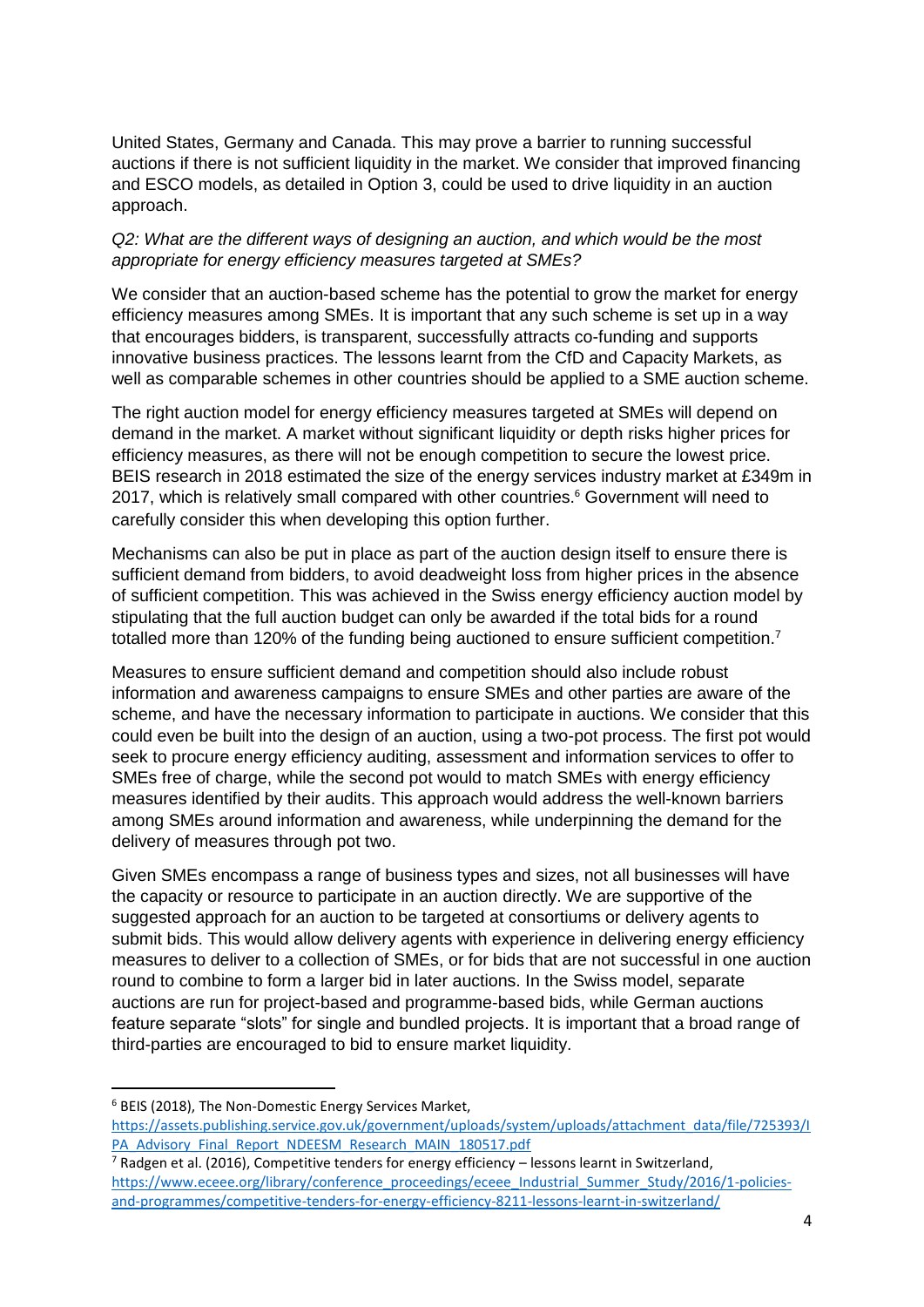The timing of auction rounds should also be carefully considered. Switzerland's auction scheme implemented biannual rounds for projects after delivery agents reported the risk of having to wait a full year for the next auction round in the event of an unsuccessful bid would unreasonably delay projects, and possibly encourage a less efficient solution to be implemented instead.

In both CfD and Capacity Market auctions, the price paid for all successful bids is raised to the level of the highest accepted bid. This is to disincentivise bidders attempting to game the auction by under-bidding to secure a contract, and running the risk of not being able to deliver. Assuming there is sufficient market liquidity, a similar approach may be desirable for an energy efficiency auction.

Appropriate controls should also be part of any auction design. Proper contracting and auditing arrangements are needed to ensure successful bidders follow through on their contracts, and sufficient penalties, including the requirement to return funding is built into delivery arrangements for successful bids.

The design of an auction should align with existing regulatory frameworks for energy efficiency in non-domestic buildings. Therefore, eligibility for an auction should exclude work that could be completed within the £3,500 cap for improvements under the Minimum Energy Efficiency Standards (MEES). We also consider that the auction design should consider the balance between targeting measures that would not otherwise be completed, such as those with long payback times, and measures with shorter payback time where there are potentially measures that would likely have been completed anyway.

#### *Q3: What approach should Government consider for funding a business energy auction scheme?*

Further consideration is required in relation to how an auction could be funded; however we note that the IEA broadly identifies three ways of funding energy efficiency auctions:<sup>8</sup>

- General taxation.
- Levies.

1

• Carbon revenue recycling.

We would urge the Government to consider public funding or funding through carbon revenue recycling of a business energy auction scheme. As detailed further in our responses to Option 2, funding programmes and schemes through the energy sector is regressive and puts pressure on customer bills.

All of these options will ultimately be for the HM Treasury to consider and decide upon as part of the upcoming Comprehensive Spending Review. We do not consider that the Government would want the policy to result in a significant increase in energy bills.

*Q4: What level of co-funding would maximise the value for money from the auctions and minimise competitive distortions, while providing a sufficient incentive for SMEs to take up the measures?*

Others will be better placed to respond to the specific level of co-funding desirable to drive value for money while not discouraging uptake from SMEs. However, we note that

<sup>&</sup>lt;sup>8</sup> International Energy Agency (2017), Market-based instruments for energy efficiency: Policy choice and design,

[https://www.iea.org/publications/insights/insightpublications/MarketBased\\_Instruments\\_for\\_Energy\\_Efficien](https://www.iea.org/publications/insights/insightpublications/MarketBased_Instruments_for_Energy_Efficiency.pdf) [cy.pdf](https://www.iea.org/publications/insights/insightpublications/MarketBased_Instruments_for_Energy_Efficiency.pdf)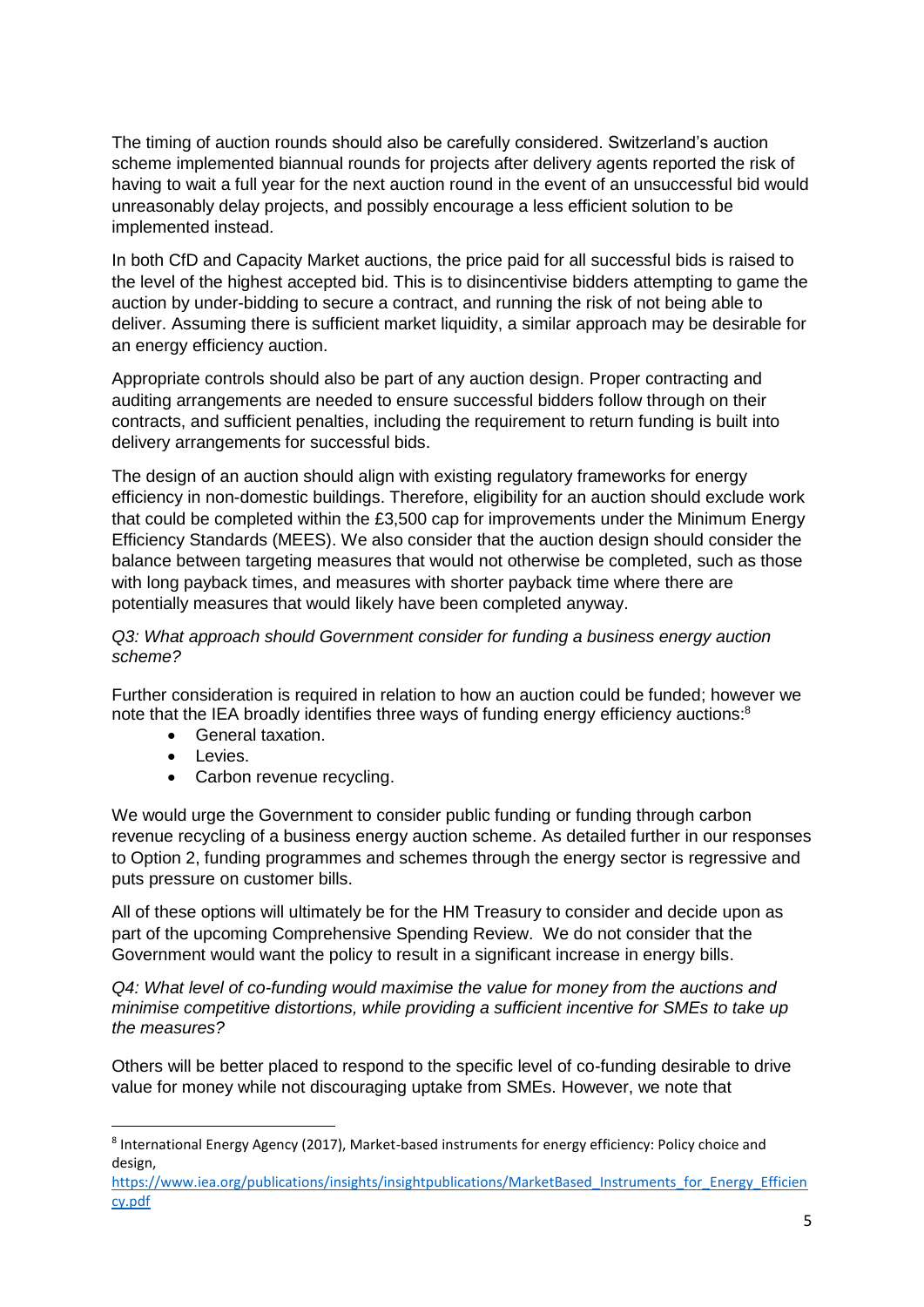establishing an equitable level of co-funding is important to the design of an auction scheme. We note that experiences in the Swiss and German models with flexible levels of co-funding, where bidders specify the level of funding they are seeking, has incentivised bidders to structure their bids to request lower amounts of funding to boost their chances of winning a bid. Such an approach would allow the amount of funding for an auction to go further than a fixed co-funding level, as well as ensure that high levels of subsidy do not undermine the perceived value of energy efficiency.

We also consider that with greater availability and uptake of financial products, as detailed in Option 3, SMEs could be positioned to either fully fund or part fund energy efficiency measures themselves.

#### **Option 2: A business energy efficiency obligation (EEO) – Business ECO**

#### *Q5: What are the pros and cons of implementing a new business EEO?*

Energy suppliers have extensive experience delivering obligations over the last 25 years. However, these have focussed almost entirely on domestic properties, delivering high volumes of low-cost, standard insulation measures to households. The domestic ECO operates on market-based principles, where suppliers are incentivised to deliver their obligation at the least-cost to remain competitive.

We do not support a business EEO for SMEs. There are a number of disadvantages to the obligation model, especially when applied to SMEs. The funding model for the current domestic ECO means costs are ultimately passed on to energy customers. This is regressive compared to a funding approach through general taxation, as customers pay towards the scheme regardless of ability to pay.

The energy efficiency needs of SMEs are also substantially different to those of a domestic household, not to mention different SMEs in different subsectors, which calls into question the feasibility delivering energy savings required in the non-domestic sector under an obligation model. Domestic energy efficiency improvements have largely been made through improvements to building fabric and heating. While the BEES survey estimated that around 27% of the abatement potential in the non-domestic sector was through these types of measures, over half of the total abatement potential was through lighting, carbon and energy management and building instrumentation and control. These are typically more bespoke measures that will require detailed energy assessments and technical solutions for each business.

There is also an issue around competitiveness of SMEs within the same sector. Under a scheme where the full cost of deploying energy efficiency measures are met by obligated parties, there is a significant risk that individual SMEs may be able to adopt more energy efficiency measures and achieve greater cost compared to their direct rivals, simply due to the material characteristics of their premises. Energy suppliers will have to pass on the costs of these measures to their customers meaning that in these scenarios SMEs in direct competition with each other will perversely be funding a reduction in their rivals' overheads.

There are differences with the way the non-domestic energy market operates compared with domestic customers, and the Government should assess these factors carefully. Unlike in the domestic market, there is no duty on suppliers to offer terms of supply to businesses. A non-domestic EEO may create unintended consequences if suppliers are obligated based on their share of the non-domestic (or SME) market, and may create a disincentive to pursue growth in this area. There would also be difficulties in obligating a supplier based on their share of the SME market, as there is no accepted industry definition of an SME.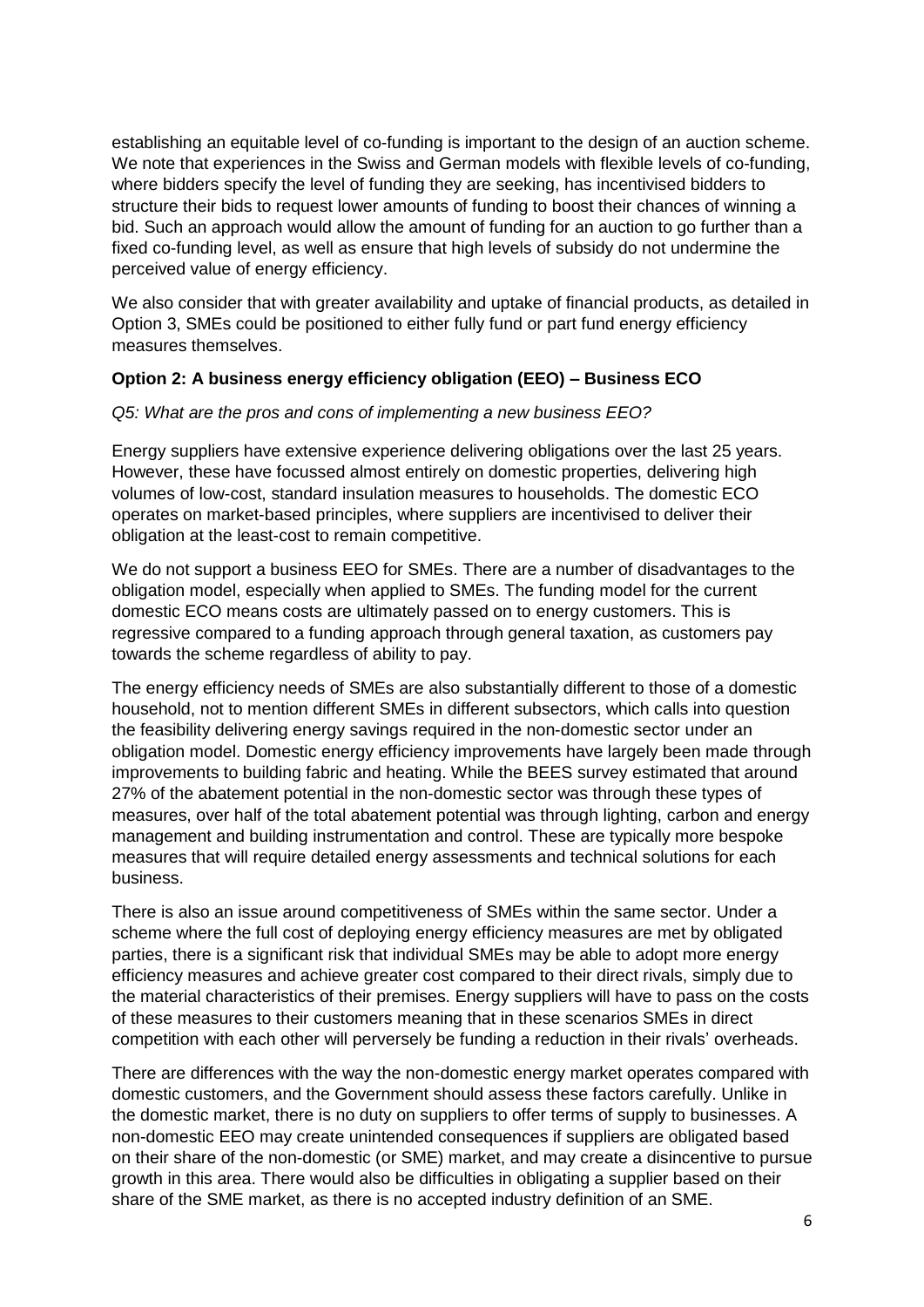Obligations also have a distortionary effect on the energy sector. There is a high-upfront additional cost to suppliers in delivering and administering ECO. This is recognised by Government policy, which exempts smaller suppliers beneath a customer or electricity/gas supply threshold from having to participate in the scheme. While a way to encourage growth in new suppliers, it also creates a two-tiered market, where some participants are subject to the costs of obligations, while others are not. This has also meant that the costs of ECO have fallen on a smaller proportion of customers over time with the growth in smaller suppliers that are exempt from obligations under the existing customer threshold. In addition, some suppliers who would participate in a non-domestic EEO would have no previous experience in managing such a scheme. This would put them at a competitive disadvantage to suppliers who are familiar with such a scheme due to domestic obligations.

Additionally, it is our view that obligations will become more of a barrier to innovation in the retail energy market into the 2020s, as the market potentially shifts to utilise new models such as energy as a service that would encourage market participation from a wider range of suppliers. As such, the creation of an obligation scheme for SMEs appears at odds with the overall policy direction for retail energy markets.

Obligations have also held back a sustainable private market for energy efficiency measures. The lesson from ECO, and previous schemes such as CERT and CESP, is that supplier obligations alone have not created demand, rather, they have artificially maintained a market and supply chain through heavy subsidy. Energy UK is concerned that the growth of a sustainable non-domestic energy efficiency market might be stifled if an obligation on suppliers was introduced as experienced in the domestic energy efficiency market.

#### *Q6: What are the relative merits of placing the obligation on suppliers, network operators, generators or other bodies?*

As detailed in our response to the above question, we do not support an obligation approach.

#### *Q7: What models of EEOs would minimise costs while delivering efficiencies?*

If an obligation were to be introduced for SME energy efficiency, a key feature should be flexibility of delivery. As noted above, SMEs are more likely to require bespoke solutions than households, that consider operational use as well as building fabric improvements.

To minimise costs per obligated party and reduce distortions in the market, we consider that any potential SME obligation should not make use of thresholds that exempt certain portions of the market from contributing. In analysis we have shared with BEIS on the future of funding domestic energy efficiency policy, we have set out that a process of cost levelisation, similar to the Warm Home Discount, could be utilised to ensure all parties contribute to the cost of an obligation, while minimising the impact of high upfront costs.

As developing energy efficiency solutions for SMEs will require more bespoke solutions and technical expertise, any obligation model would need to make full use of mechanisms to open up delivery to a wider range of delivery partners than under the existing domestic scheme. A business EEO could make greater use of an ability for obligated parties to pay the cost of their obligation into a central pot in lieu of delivering, or trade some or all or their obligation to other obligated parties or delivery agents. This could encourage more innovative delivery from other partners such as Energy Service Companies and construction firms.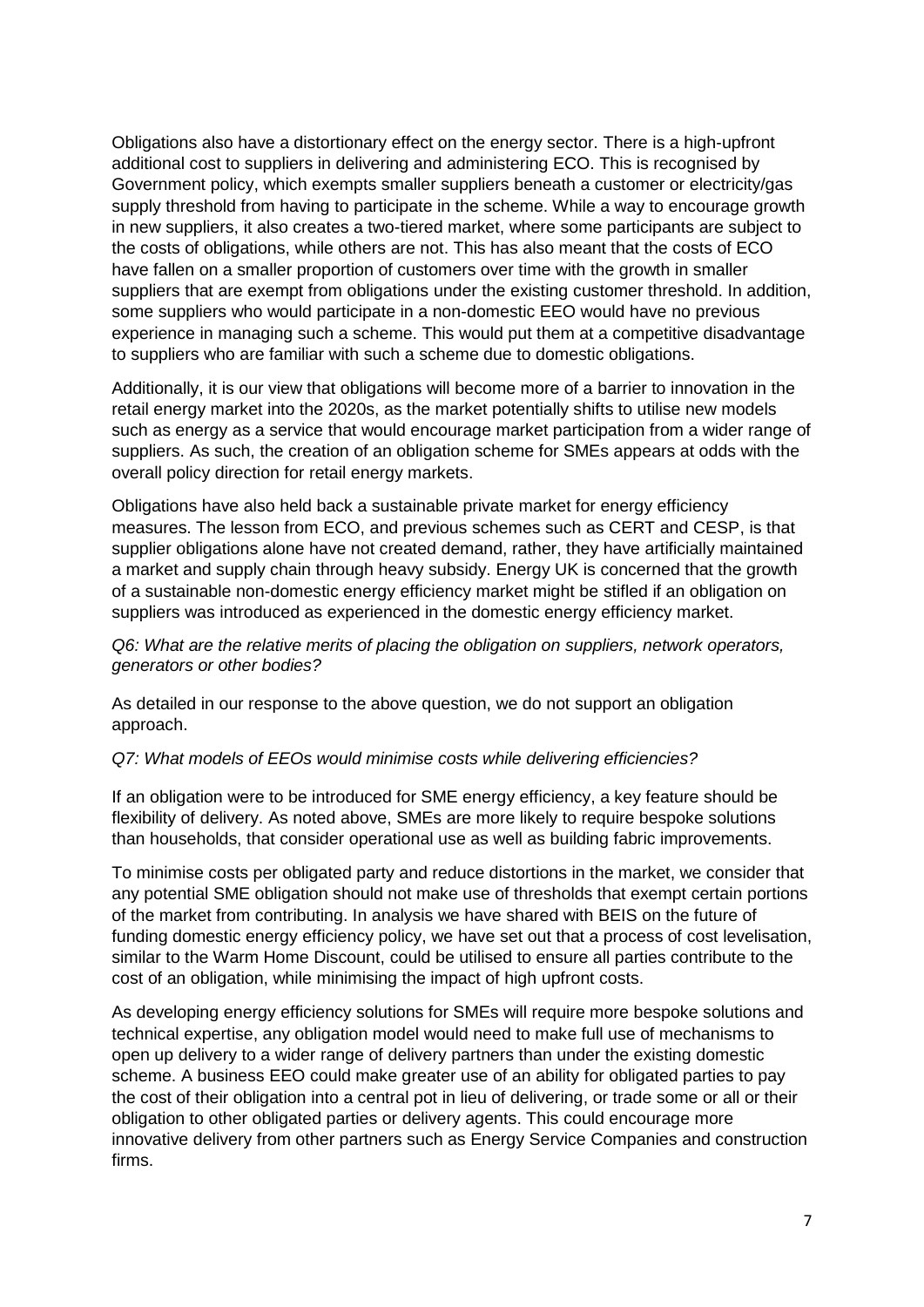## *Q8: A number of countries operate EEOs, what can we learn from their experiences?*

EEOs are relatively common across EU countries. In 2017, the IEA reported that 12 EU countries had an obligation in place with an additional three due to commence at the time of writing. Ireland's Energy Efficiency Obligation Scheme is a model that may be useful to consider, as 75% of the delivery in that scheme is to non-domestic customers. It is important to note, however, that eligible measures under the Irish scheme cover the same low-cost and scalable measures used in ECO in the UK. As stated elsewhere in this response, a large proportion of energy efficiency opportunities for SMEs in the UK fall outside of these types of traditional measures, which calls into question the appropriateness of an obligationbased model.

*Q9: What level of co-funding would maximise the value for money from an EEO and minimise competition distortions, while ensuring a sufficient incentive remains for SMEs to take up the measures?*

As stated in the response to Question 4, we agree that a level of co-funding is desirable to minimise distortions while not discouraging participation. Information about co-funding in the domestic ECO is very limited. Obligated suppliers are aware that eligible households are sometimes asked to contribute to the cost of receiving measures, and that this can act as a barrier to uptake. However, this information is usually withheld by the supply chain for reasons of commercial sensitivity, and previous attempts by BEIS and Ofgem to develop a database of co-funding payments have been unsuccessful. It would be important that any co-funding arrangements are transparently set out and reported as part of any non-domestic EEO.

#### **Option 3: Expanding access to finance options to SMEs**

*Q10: How could the ESCO 'pay as you save' model be adapted for SMEs?*

There are a number of finance options including ESCO 'pay as you save models' already in existence. Options for improving the attractiveness of these options and encouraging take up need to be considered.

Overall, we consider that some of the key barriers to SMEs taking up energy efficiency measures are access to robust information and advice, along with the overall cost of financing. We do not see any reason that a pay as you save model could not be better utilised among SMEs.

However, it is worth noting that to improve take-up, finance products need to be easy to understand and access. Complex initiatives to provide financing options for energy efficiency measures, such as the domestic Green Deal, saw relatively low uptake.

There also needs to be underlying demand. A sustainable private market for energy efficiency is needed alongside any expanded access to finance. Given a large proportion of SMEs rent their premises, this must include strong minimum energy efficiency regulations backed up by proper enforcement mechanisms, and incentives to encourage uptake among non-domestic landlords. We would also encourage the Government to consider how pay as you save models could be utilised in the other options presented in call for evidence, particularly for an energy efficiency auction.

*Q11: Do ESCOs and banks see additional risks operating in the SME market?*

Others are better placed to answer this question.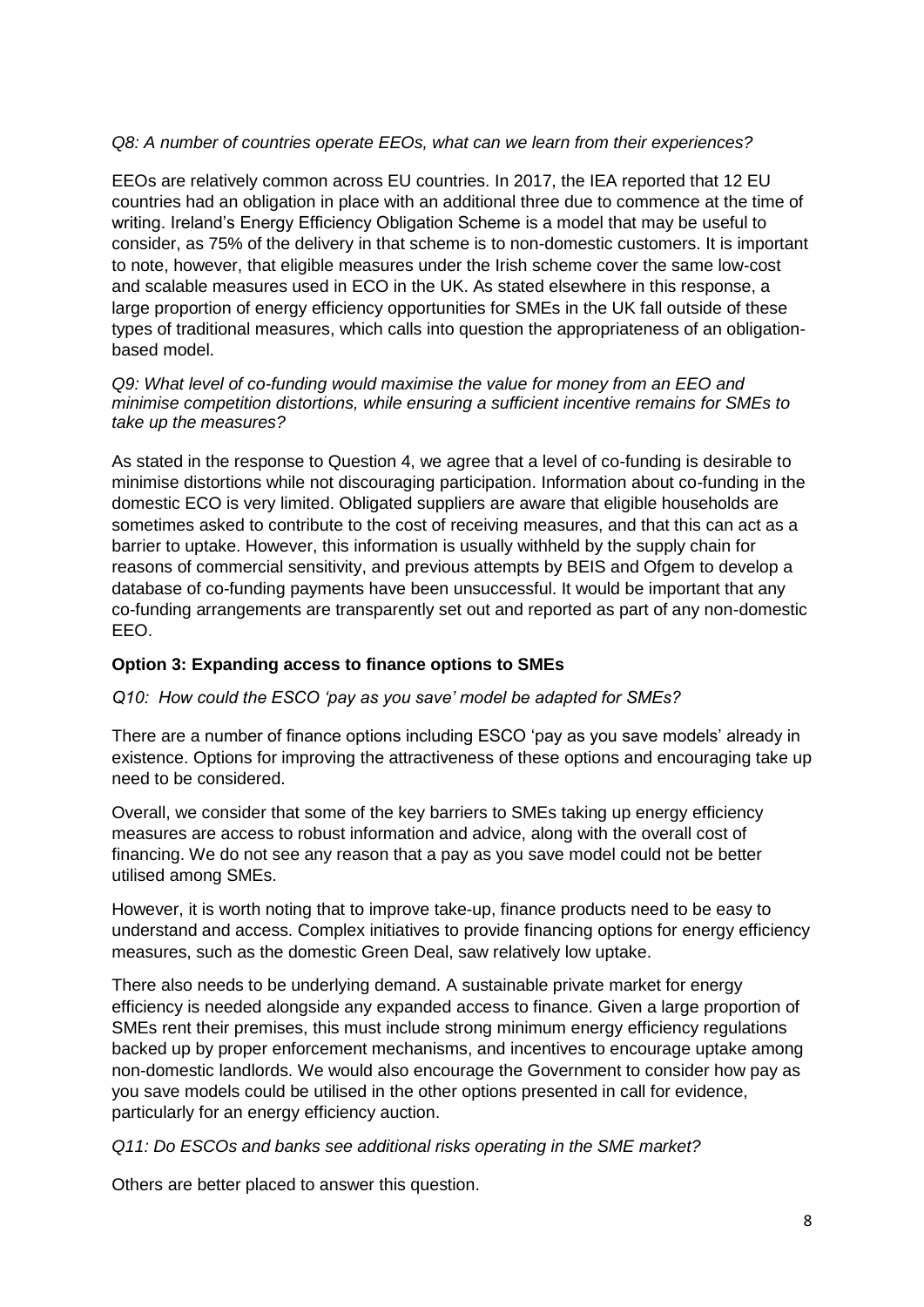#### *Q12: Do you believe a scheme encouraging and helping lenders develop more innovative and attractive finance products will help generate interest amongst SMEs?*

More innovative and attractive finance products would be welcome, and we believe more can be done in this space to encourage lenders to provide greater support for energy efficiency among SMEs and landlords. In 2018, the Bank of England published a series of recommendations for lenders to take more account of climate change impacts in their risk assessments. It noted that energy efficiency presented a credit risk to lending in private rented sector as the MEES gradually prohibits new leases on lower EPC band properties.<sup>9</sup> With the right incentives in place, banks and other lenders should be encouraged to minimise these risks by offering bespoke finance arrangements for energy efficiency measures.

To drive interest among SMEs themselves however, a more comprehensive package of initiatives is required to ensure businesses are aware of the support available and have the sufficient incentives to make efficiency improvements. This must include a comprehensive advice and assessment service for SMEs on what improvements they could make. Better information about the energy efficiency of buildings would also be welcome, and we support the implementation of Green Building Passports so tenants can see the potential for further efficiency improvements. This would provide SMEs with useful information to encourage landlords to make their premises as efficient as possible.

#### *Q13: What types of innovative finance products or banking initiatives would attract SMEs into taking action on energy efficiency? Please provide examples.*

Zero-interest loans for SMEs to make energy efficiency improvements have proven extremely popular when implemented in Wales and Scotland. The Carbon Trust's loan scheme for businesses in Wales has consistently been oversubscribed, while zero-interest loans developed by the Scottish Government and Zero Waste Scotland have also included cashback incentives to further encourage uptake. This approach also exists in the public sector through Salix Finance, and could be extended to support SMEs.

There have long been calls to link business rates to EPC ratings to give businesses a financial incentive to place greater value on more efficient buildings, and push landlords to make improvements. This would be a welcome support, as there is concern that the valuation regimes used to determine business rates currently disincentivise investment in energy efficiency, as improvements lead to higher asset valuations that in turn attract higher business rates. 10

For landlords, consideration should be given to incentives similar to the previous Landlord's Energy Savings Allowance, to incentivise investing in energy efficiency improvements in non-domestic buildings.

**.** 

<sup>&</sup>lt;sup>9</sup> Bank of England (2018), Transition in thinking: The impact of climate change on the UK banking sector, [https://www.bankofengland.co.uk/-/media/boe/files/prudential-regulation/report/transition-in-thinking-the](https://www.bankofengland.co.uk/-/media/boe/files/prudential-regulation/report/transition-in-thinking-the-impact-of-climate-change-on-the-uk-banking-sector.pdf)[impact-of-climate-change-on-the-uk-banking-sector.pdf](https://www.bankofengland.co.uk/-/media/boe/files/prudential-regulation/report/transition-in-thinking-the-impact-of-climate-change-on-the-uk-banking-sector.pdf)

<sup>&</sup>lt;sup>10</sup> The Association for Decentralised Energy (2015), ADE's response to HM Treasury's discussion paper on Business Rates review,

[https://www.theade.co.uk/assets/docs/nws/ADEresponsetoHMTreasurydiscussionpaperonbusinessratesrevie](https://www.theade.co.uk/assets/docs/nws/ADEresponsetoHMTreasurydiscussionpaperonbusinessratesreview.pdf) [w.pdf](https://www.theade.co.uk/assets/docs/nws/ADEresponsetoHMTreasurydiscussionpaperonbusinessratesreview.pdf)